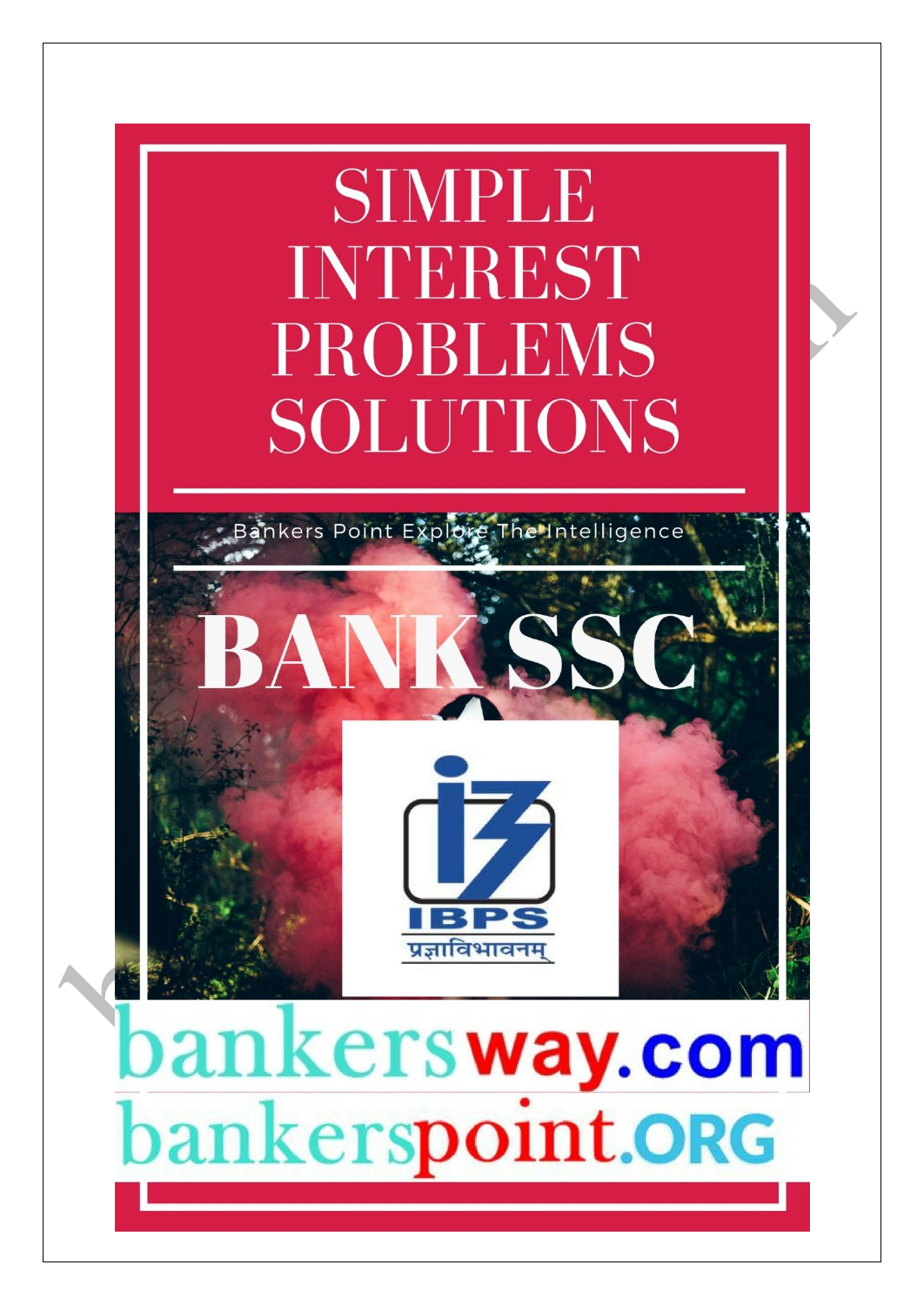# **Simple interest & Compound Interest**

When a person borrows some money from another person, the lender has to sacrifice his present needs. So lender should compensate for this sacrifice. This compensation is known as interest.

#### **Simple interest**

The borrower has to pay interest according to some percent(interest rate) of principle for the fixed period of time. This percentage is known as Interest Rate. For example, the rate of interest is 10% per annum means the interest payable on Rs 100 for one year is Rs 10.

### **Some Basic Formulas**

| If $A =$ Amount                                                                                                                     |
|-------------------------------------------------------------------------------------------------------------------------------------|
| $P = Principle$                                                                                                                     |
| $I = Interest$                                                                                                                      |
| $T = Time$ in years                                                                                                                 |
| $R =$ Rate of interest per year, then                                                                                               |
| $Amount = Principle + Interest$                                                                                                     |
| $A = P + I$                                                                                                                         |
| Principle $\times$ Rate $\times$ Time<br>Simple Interest $=$                                                                        |
| 100                                                                                                                                 |
| $P \times R \times T$                                                                                                               |
| 100                                                                                                                                 |
| $\frac{I \times 100}{P \times T}$<br>$l \times 100$<br>$\frac{I \times 100}{P \times R}$<br>$OR$ $T =$<br><b>OR</b><br>$R \times T$ |
|                                                                                                                                     |

## **Compound Interest**

In Compound Interest, every year interest value is added to principle and then interest is calculated on the amount.

To understand compound interest clearly, let's take an example.

Ram borrowed Rs 1000 from Sham for 3 years. What will be the interest value ?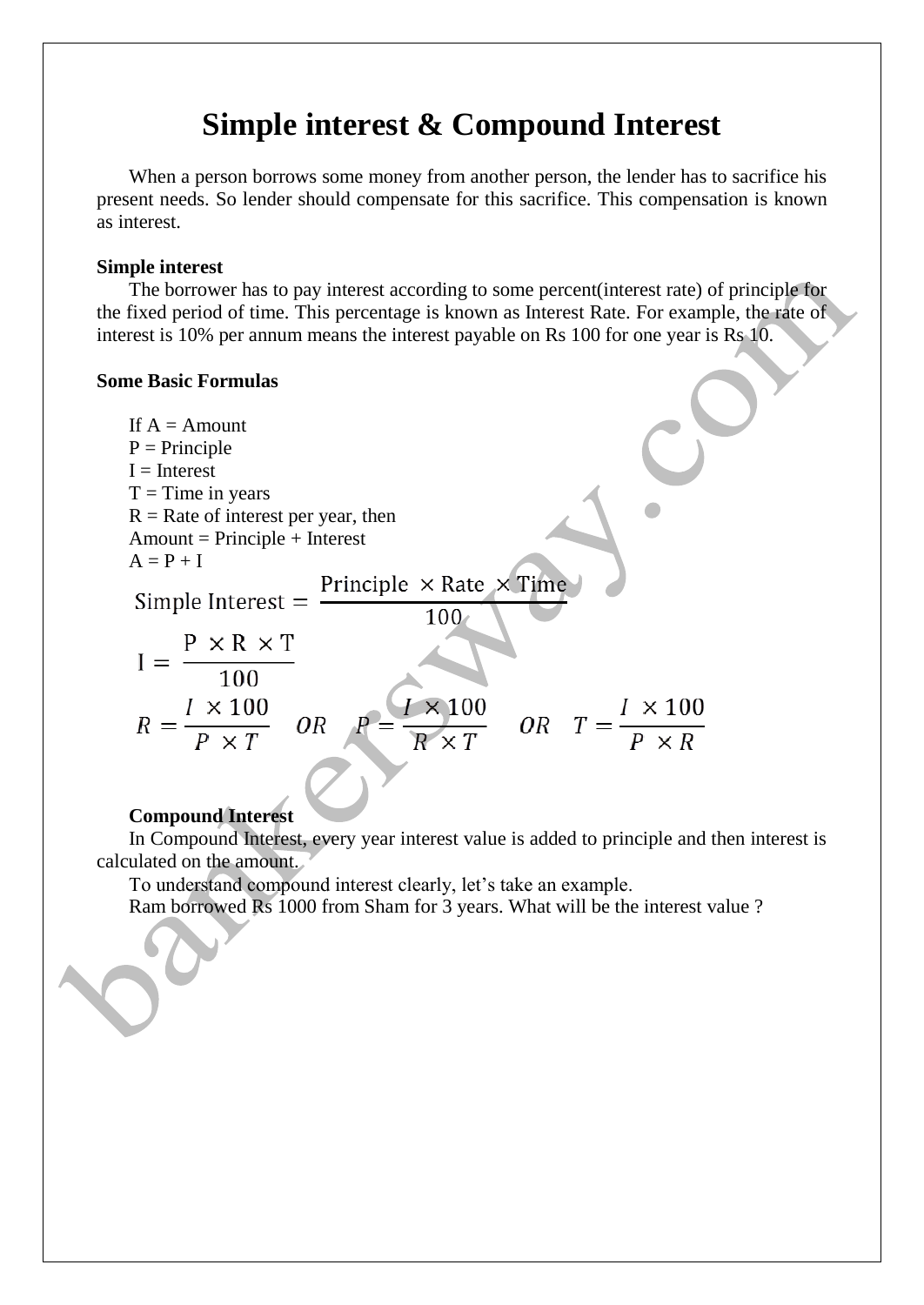

| Year | <b>Principle</b> | Interest $(10\%)$ | Amount     |
|------|------------------|-------------------|------------|
| 1st  | 1000             | 100               | 1100       |
| 2nd  | 1100             | 10                | 1210       |
| 3rd  | 1210             | 21                | $\sqrt{2}$ |

## **Difference between Simple Interest and compound interest**

After three years, In simple interest, the total amount would be 1300

And in compound interest, the total amount would be 1331.

## **Some Basic Formulas**

If  $A =$  Amount

 $P = Principle$ 

 $C.I. = Compound Interest$ 

- $T =$ Time in years
- R = Interest Rate Per Year

C. I. = 
$$
P\left[\left(1 + \frac{R}{100}\right)^T - 1\right]
$$
  
A =  $P\left(1 + \frac{R}{100}\right)^T$ 

## **Shortcut Formulas**

**Rule 1:** If rate of interest is R1% for first year, R2% for second year and R3% for third year, then

$$
A = P\left(1 + \frac{R_1}{100}\right)\left(1 + \frac{R_2}{100}\right)\left(1 + \frac{R_3}{100}\right)
$$

**Example**

#### **Rule 2:**

If principle  $=$  P, Rate  $=$  R% and Time  $=$  T years then

**1. If the interest is compounded annually:**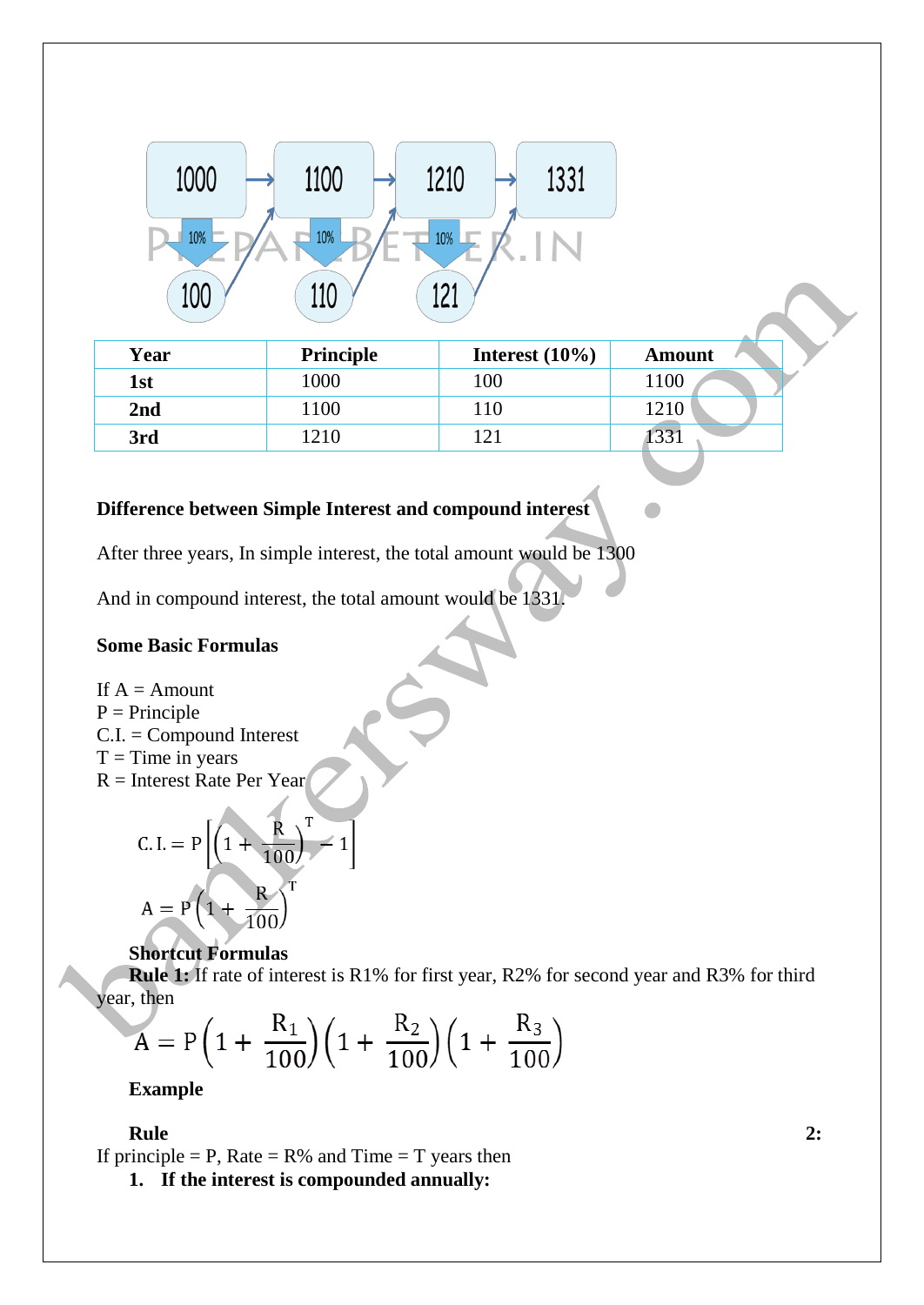$$
A = P\left(1 + \frac{R}{100}\right)^{T}
$$

**2. If the interest is compounded half yearly (two times in year):**

$$
A = P \left( 1 + \frac{R/2}{100} \right)^{2}
$$

**3. If the interest is compounded quarterly (four times in year):**

$$
A = P \left( 1 + \frac{R/4}{100} \right)^4
$$

#### **Example 1:**

Find the simple interest on Rs.7000 at  $\frac{50}{\sqrt{2}}$ % for 9 months 3

#### **Solution:**

S.I. = 
$$
\frac{P \times R \times T}{100}
$$

$$
= \frac{7000 \times 50 \times 9}{3 \times 12 \times 100} = 875
$$

#### **Example 2:**

If A lends Rs.3500 to B at 10% p.a. and B lends the same sum to C at 11.5% p.a., then the gain of B (in Rs.) in a period of 3 years is

#### **Solution:**

Gain of B =  $\frac{3500 \times}{1100}$ 100  $\frac{3500 \times 10 \times 3}{100} = 157.50$ 100

### **Exercise**

1) A sum of money at simple interest amounts to Rs. 815 in 3 years and to Rs. 854 in 4 years. The sum is:

| a) Rs. $650$ | b) Rs. $690$     | c) Rs. $698$ |
|--------------|------------------|--------------|
| d) Rs. $700$ | e) None of these |              |

2) Mr. Thomas invested an amount of Rs. 13,900 divided in two different schemes A and B at the simple interest rate of 14% p.a. and 11% p.a. respectively. If the total amount of simple interest earned in 2 years be Rs. 3508, what was the amount invested in Scheme B?

a) Rs. 6400 b) Rs. 6500 c) Rs. 7200 d) Rs. 7500 e) None of these

3) A sum fetched a total simple interest of Rs. 4016.25 at the rate of 9 p.c.p.a. in 5 years. What is the sum? a) Rs. 4462.50 b) Rs. 8032.50 c) Rs. 8900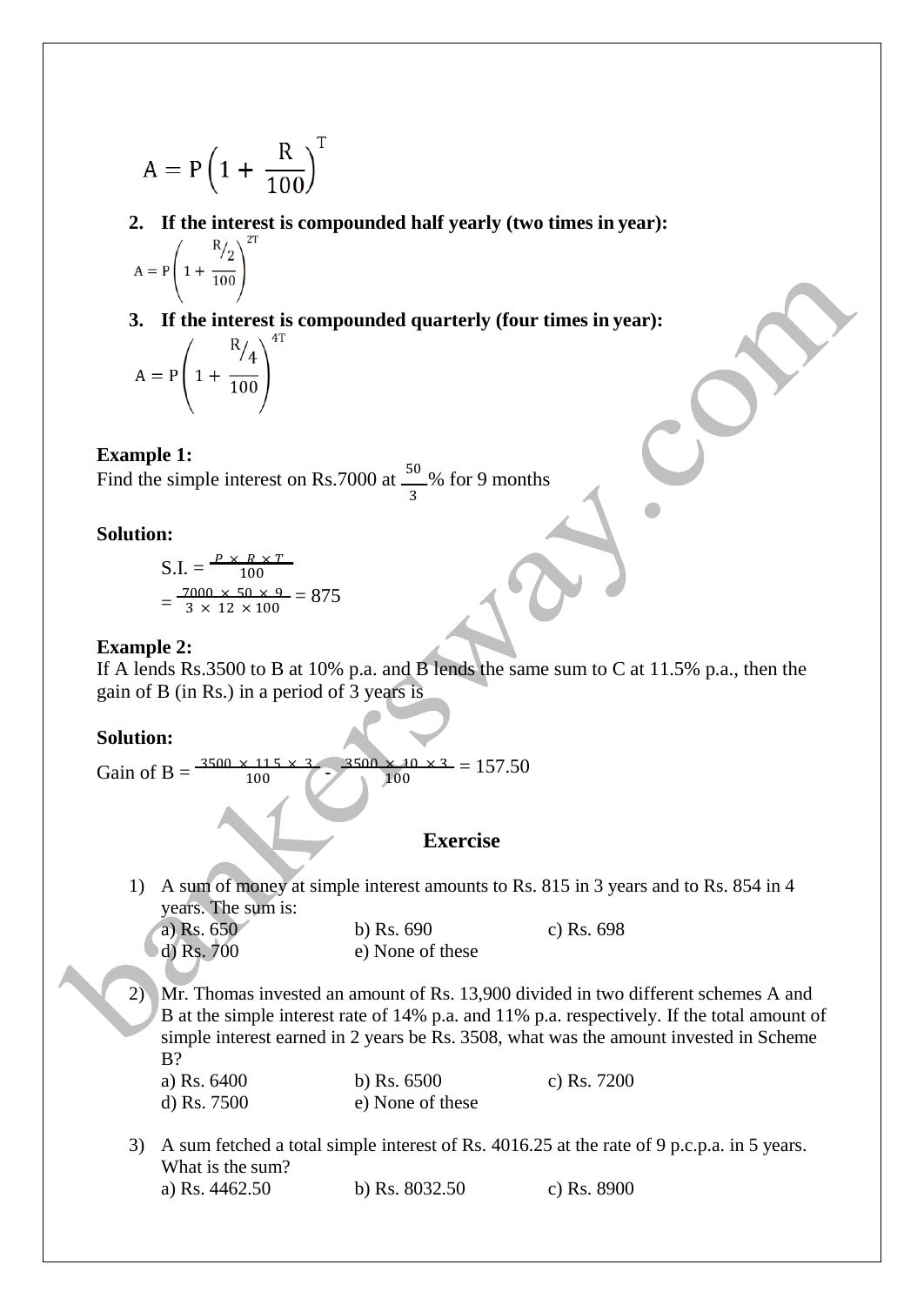|    | d) Rs. 8925                                                                                                                                                                                                                             | e) None of these |                                                                                                                                                                                                                                                                                     |  |
|----|-----------------------------------------------------------------------------------------------------------------------------------------------------------------------------------------------------------------------------------------|------------------|-------------------------------------------------------------------------------------------------------------------------------------------------------------------------------------------------------------------------------------------------------------------------------------|--|
| 4) | How much time will it take for an amount of Rs. 450 to yield Rs. 81 as interest at 4.5%<br>per annum of simple interest?                                                                                                                |                  |                                                                                                                                                                                                                                                                                     |  |
|    | a) $3.5$ years                                                                                                                                                                                                                          | $b)$ 4 years     | c) $4.5$ years                                                                                                                                                                                                                                                                      |  |
|    | $d)$ 5 years                                                                                                                                                                                                                            | e) None of these |                                                                                                                                                                                                                                                                                     |  |
|    |                                                                                                                                                                                                                                         |                  |                                                                                                                                                                                                                                                                                     |  |
| 5) | Reena took a loan of Rs. 1200 with simple interest for as many years as the rate of<br>interest. If she paid Rs. 432 as interest at the end of the loan period, what was the rate of                                                    |                  |                                                                                                                                                                                                                                                                                     |  |
|    | interest?                                                                                                                                                                                                                               |                  |                                                                                                                                                                                                                                                                                     |  |
|    | a) $3.6$                                                                                                                                                                                                                                | b)6              | c) $18$                                                                                                                                                                                                                                                                             |  |
|    | d) Data inadequate                                                                                                                                                                                                                      | e) None of these |                                                                                                                                                                                                                                                                                     |  |
| 6) |                                                                                                                                                                                                                                         |                  | A sum of Rs. 12,500 amounts to Rs. 15,500 in 4 years at the rate of simple interest.                                                                                                                                                                                                |  |
|    | What is the rate of interest?                                                                                                                                                                                                           |                  |                                                                                                                                                                                                                                                                                     |  |
|    | a) 3%                                                                                                                                                                                                                                   | b) $4%$          | c) $5%$                                                                                                                                                                                                                                                                             |  |
|    |                                                                                                                                                                                                                                         | e) None of these |                                                                                                                                                                                                                                                                                     |  |
|    | d) 6%                                                                                                                                                                                                                                   |                  |                                                                                                                                                                                                                                                                                     |  |
| 7) | An automobile financier claims to be lending money at simple interest, but he includes<br>the interest every six months for calculating the principal. If he is charging an interest of<br>10%, the effective rate of interest becomes: |                  |                                                                                                                                                                                                                                                                                     |  |
|    | a) 10%                                                                                                                                                                                                                                  | b) $10.25%$      | c) $10.5%$                                                                                                                                                                                                                                                                          |  |
|    | d) Data inadequate                                                                                                                                                                                                                      | e) None of these |                                                                                                                                                                                                                                                                                     |  |
|    |                                                                                                                                                                                                                                         |                  |                                                                                                                                                                                                                                                                                     |  |
| 8) | of interest per annum is:                                                                                                                                                                                                               |                  | A lent Rs. 5000 to B for 2 years and Rs. 3000 to C for 4 years on simple interest at the<br>same rate of interest and received Rs. 2200 in all from both of them as interest. The rate                                                                                              |  |
|    | a) $5%$                                                                                                                                                                                                                                 | b)7%             | c) $71/8%$                                                                                                                                                                                                                                                                          |  |
|    | $d)$ 10%                                                                                                                                                                                                                                | e) None of these |                                                                                                                                                                                                                                                                                     |  |
|    |                                                                                                                                                                                                                                         |                  |                                                                                                                                                                                                                                                                                     |  |
| 9) | of interest?                                                                                                                                                                                                                            |                  | A sum of Rs. 725 is lent in the beginning of a year at a certain rate of interest. After 8<br>months, a sum of Rs. 362.50 more is lent but at the rate twice the former. At the end of<br>the year, Rs. 33.50 is earned as interest from both the loans. What was the original rate |  |
|    | a) 3.46%                                                                                                                                                                                                                                | b) $4.5%$        | c) $5%$                                                                                                                                                                                                                                                                             |  |
|    | d) 6%                                                                                                                                                                                                                                   | e) None of these |                                                                                                                                                                                                                                                                                     |  |
|    | was:                                                                                                                                                                                                                                    |                  | 10) A man took loan from a bank at the rate of 12% p.a. simple interest. After 3 years he<br>had to pay Rs. 5400 interest only for the period. The principal amount borrowed by him                                                                                                 |  |
|    | a) Rs. 2000                                                                                                                                                                                                                             | b) Rs. $10,000$  | c) Rs. 15,000                                                                                                                                                                                                                                                                       |  |
|    | d) Rs. 20,000                                                                                                                                                                                                                           | e) None of these |                                                                                                                                                                                                                                                                                     |  |
|    | interest for 6 years and that for 9 years?                                                                                                                                                                                              |                  | 11) What will be the ratio of simple interest earned by certain amount at the same rate of                                                                                                                                                                                          |  |
|    | a) $1:3$                                                                                                                                                                                                                                | b) $1:4$         | c) $2:3$                                                                                                                                                                                                                                                                            |  |
|    | d) Data inadequate                                                                                                                                                                                                                      | e) None of these |                                                                                                                                                                                                                                                                                     |  |
|    |                                                                                                                                                                                                                                         |                  |                                                                                                                                                                                                                                                                                     |  |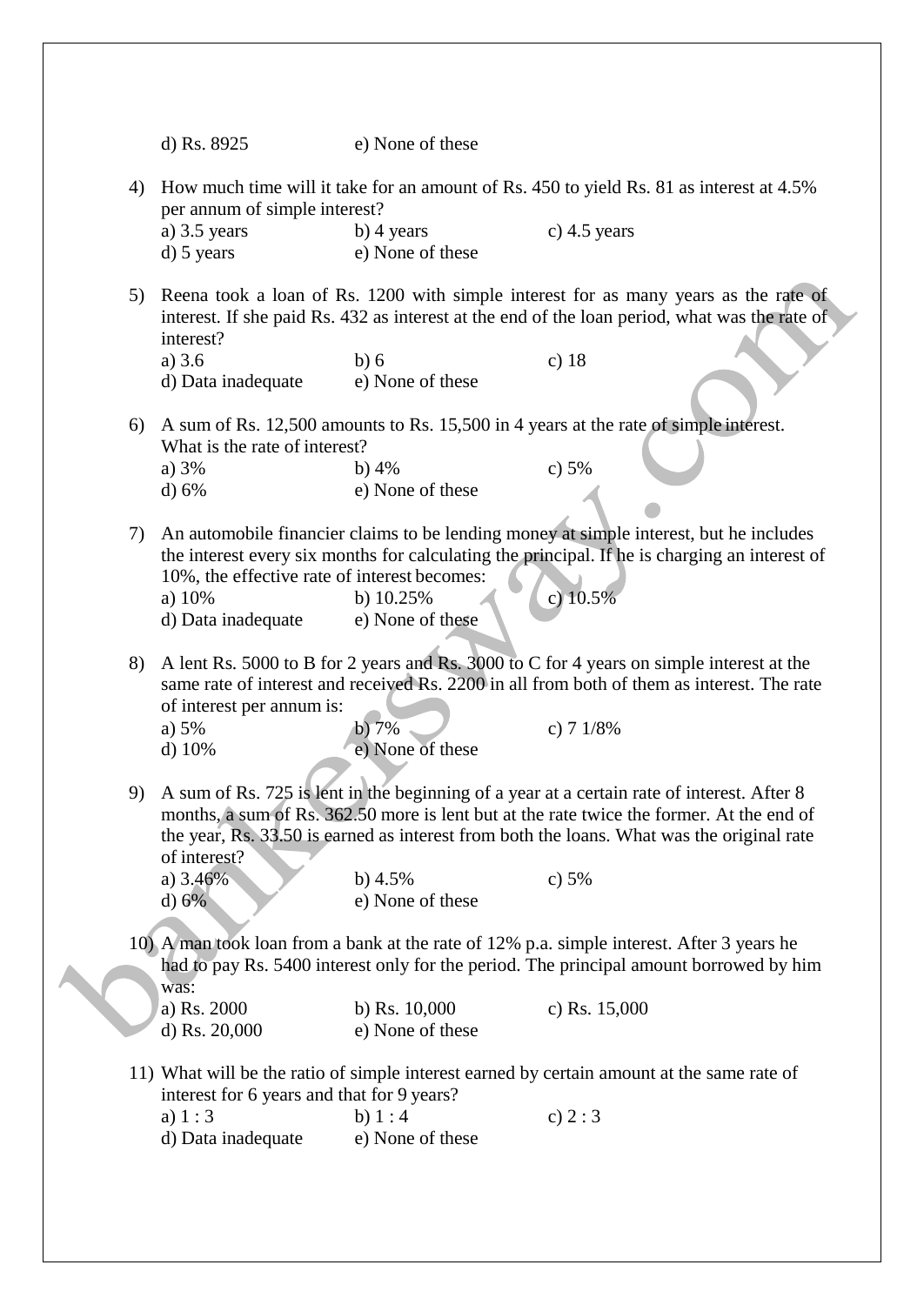|                                                                                                                                                                                      | 2% more, how much more interest would it have earned?     | 12) A certain amount earns simple interest of Rs. 1750 after 7 years. Had the interest been                                                                                                                   |  |
|--------------------------------------------------------------------------------------------------------------------------------------------------------------------------------------|-----------------------------------------------------------|---------------------------------------------------------------------------------------------------------------------------------------------------------------------------------------------------------------|--|
| a) Rs. 35                                                                                                                                                                            | b) Rs. $245$                                              | c) Rs. 350                                                                                                                                                                                                    |  |
| d) Data inadequate                                                                                                                                                                   | e) None of these                                          |                                                                                                                                                                                                               |  |
| a) Rs. 112.50                                                                                                                                                                        | b) Rs. $125$<br>d) Rs. 167.50                             | 13) A person borrows Rs. 5000 for 2 years at 4% p.a. simple interest. He immediately lends<br>it to another person at $6\frac{1}{4}$ pa for 2 years. Find his gain in the transaction per year.<br>c) Rs. 150 |  |
| d) Rs. 150                                                                                                                                                                           |                                                           |                                                                                                                                                                                                               |  |
|                                                                                                                                                                                      |                                                           | 14) What will be the simple interest earned on an amount of Rs.16,800 in 9 months at the                                                                                                                      |  |
| rate of $6\frac{1}{4}$ % p.a.?                                                                                                                                                       |                                                           |                                                                                                                                                                                                               |  |
| a) Rs.787.50                                                                                                                                                                         | b) Rs.812.50                                              | c) Rs.860                                                                                                                                                                                                     |  |
| d) Rs.887.50                                                                                                                                                                         | e) None of these                                          |                                                                                                                                                                                                               |  |
|                                                                                                                                                                                      |                                                           | 15) How much time will it take for an amount of Rs.450 to yield Rs.81 as interest at                                                                                                                          |  |
| 4.5% per annum of simple interest?                                                                                                                                                   |                                                           |                                                                                                                                                                                                               |  |
| a) $3.5$ years                                                                                                                                                                       | b) 4 years                                                | $c)$ 4.5 years                                                                                                                                                                                                |  |
| d) 5 years                                                                                                                                                                           | e) None of these                                          |                                                                                                                                                                                                               |  |
|                                                                                                                                                                                      |                                                           |                                                                                                                                                                                                               |  |
| years. What is the sum?                                                                                                                                                              |                                                           | 16) A sum fetched a total simple interest of Rs.4016.25 at the rate of 9 p.c.p.a. in 5                                                                                                                        |  |
| a) Rs.4462.50                                                                                                                                                                        | b) 8032.50                                                | c) Rs.8900                                                                                                                                                                                                    |  |
| d) Rs.8925                                                                                                                                                                           | e) None of these                                          |                                                                                                                                                                                                               |  |
|                                                                                                                                                                                      |                                                           |                                                                                                                                                                                                               |  |
| 17) The simple interest on a sum of money will be Rs.600 after 10 years. If the principal<br>is trebled after 5 years, what will be the total interest at the end of the tenth year? |                                                           |                                                                                                                                                                                                               |  |
| a) Rs.600                                                                                                                                                                            | $b)$ Rs.900                                               | $c)$ 1200                                                                                                                                                                                                     |  |
| d) Rs.1500                                                                                                                                                                           | e) Data inadequate                                        |                                                                                                                                                                                                               |  |
|                                                                                                                                                                                      |                                                           |                                                                                                                                                                                                               |  |
| double itself?                                                                                                                                                                       |                                                           | 18) A sum of money trebles itself in 15 years 6 months. In how many years would it                                                                                                                            |  |
| a) 6 years 3 months                                                                                                                                                                  | b) 7 years 9 months                                       | c) 8 years 3 months                                                                                                                                                                                           |  |
| d) 9 years 6 months                                                                                                                                                                  | e) None of these                                          |                                                                                                                                                                                                               |  |
|                                                                                                                                                                                      |                                                           |                                                                                                                                                                                                               |  |
|                                                                                                                                                                                      |                                                           | 19) If the simple interest on a certain sum for 15 months at $7\frac{1}{2}$ % per annum exceeds                                                                                                               |  |
|                                                                                                                                                                                      |                                                           | the simple interest on the same sum for 8 moinths at $12\frac{1}{2}$ % per annum by                                                                                                                           |  |
| $Rs.32.50$ , then the sum (in Rs.) is:                                                                                                                                               |                                                           |                                                                                                                                                                                                               |  |
| a) Rs.3000                                                                                                                                                                           | b) $Rs.3060$                                              | c) Rs.3120                                                                                                                                                                                                    |  |
| d) Rs.3250                                                                                                                                                                           | e) None of these                                          |                                                                                                                                                                                                               |  |
|                                                                                                                                                                                      |                                                           | 20) If the annual rate of simple interest increases from 10% to $12\frac{1}{2}\%$ , a man's yearly                                                                                                            |  |
|                                                                                                                                                                                      | income increases by Rs.12520. His principal (in Rs.) is : |                                                                                                                                                                                                               |  |
| a) $45,000$                                                                                                                                                                          | b) $50,000$                                               | c) $60,000$                                                                                                                                                                                                   |  |
| d) $65,000$                                                                                                                                                                          | e) None of these                                          |                                                                                                                                                                                                               |  |
|                                                                                                                                                                                      |                                                           |                                                                                                                                                                                                               |  |
|                                                                                                                                                                                      |                                                           |                                                                                                                                                                                                               |  |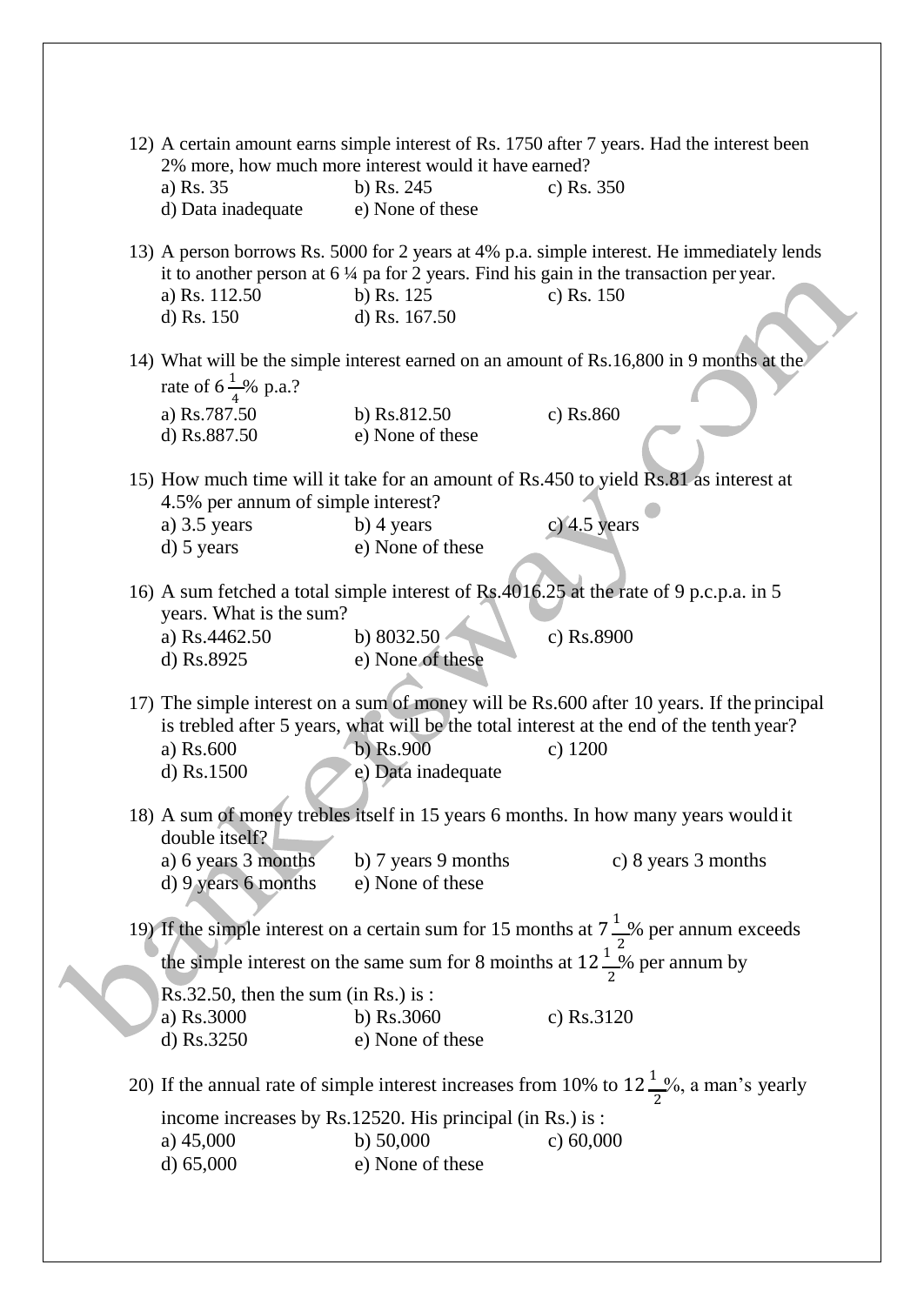|                   | 21) An amount of Rs.1,00,000 is invested in two types of shares. The first yields an<br>interest of 9% p.a. and the second, 11% p.a. If the total interest at the end of one                                                                                                                                     |                                              |                         |  |
|-------------------|------------------------------------------------------------------------------------------------------------------------------------------------------------------------------------------------------------------------------------------------------------------------------------------------------------------|----------------------------------------------|-------------------------|--|
|                   | year is $9\frac{3}{4}\%$ , then the amount invested in each share was :                                                                                                                                                                                                                                          |                                              |                         |  |
|                   | a) Rs.52,500, Rs.47,500                                                                                                                                                                                                                                                                                          |                                              | b) Rs.62,500, Rs.37,500 |  |
|                   | c) Rs.72,500, Rs.27,500                                                                                                                                                                                                                                                                                          |                                              | d) Rs.82,500, Rs.17.500 |  |
|                   | e) None of these                                                                                                                                                                                                                                                                                                 |                                              |                         |  |
|                   |                                                                                                                                                                                                                                                                                                                  |                                              |                         |  |
|                   | 22) If a sum of money at simple interest doubles in 6 years, it will become 4 times in:                                                                                                                                                                                                                          |                                              |                         |  |
|                   | a) 12 years                                                                                                                                                                                                                                                                                                      | b) $14$ years                                | c) $16$ years           |  |
|                   | d) 18 years                                                                                                                                                                                                                                                                                                      | e) None of these                             |                         |  |
|                   | 23) A lends Rs.2500 to B and a certain sum to C at the same time at 7% p.a. simple                                                                                                                                                                                                                               |                                              |                         |  |
|                   | interest. If after 4 years, A altogether receives Rs.1120 as interest from B and C,                                                                                                                                                                                                                              |                                              |                         |  |
|                   | then the sum lent to $C$ is :                                                                                                                                                                                                                                                                                    |                                              |                         |  |
|                   | a) Rs.700                                                                                                                                                                                                                                                                                                        | b) $Rs.1500$                                 | c) Rs.4000              |  |
|                   | d) Rs.6500                                                                                                                                                                                                                                                                                                       | e) None of these                             |                         |  |
|                   |                                                                                                                                                                                                                                                                                                                  |                                              |                         |  |
|                   | 24) What should be the least number of years in which the simple interest on Rs.2600 at                                                                                                                                                                                                                          |                                              |                         |  |
|                   | $6\frac{2}{3}$ will be an exact number of rupees?                                                                                                                                                                                                                                                                |                                              |                         |  |
|                   |                                                                                                                                                                                                                                                                                                                  |                                              |                         |  |
|                   | a) $2$                                                                                                                                                                                                                                                                                                           | b)3                                          | $\left( c\right) 4$     |  |
|                   | $d)$ 5                                                                                                                                                                                                                                                                                                           | e) None of these                             |                         |  |
|                   | 25) Mr. Thomas invested an amount of Rs.13,900 divided in two different schemes A<br>and B at the simple interest rate of 14% p.a. and 11% p.a. respectively. If the total<br>amount of simple interest earned in 2 years be Rs.3508, what was the amount<br>invested in Scheme B?<br>a) Rs.6400<br>d) $Rs.7500$ | $\overline{b}$ ) Rs.6500<br>e) None of these | c) Rs.7200              |  |
|                   | 26) The compound interest on a sum of money for 2 years is Rs.832 and the simple<br>interest on the same sum for the same period is Rs.800. The difference between the<br>compound Interest and the simple interest for 3 years will be;                                                                         |                                              |                         |  |
|                   | a) Rs.48                                                                                                                                                                                                                                                                                                         | b) $Rs.66.56$                                | c) Rs.98.56             |  |
|                   | d) Data inadequate                                                                                                                                                                                                                                                                                               | e) None of these                             |                         |  |
|                   |                                                                                                                                                                                                                                                                                                                  |                                              |                         |  |
|                   | 27) On a sum of money, the simple interest for 2 years is Rs.660, while the compound                                                                                                                                                                                                                             |                                              |                         |  |
|                   | interest is Rs.696.30, the rate of interest being the same in both the cases. The rate                                                                                                                                                                                                                           |                                              |                         |  |
|                   | of interest is:                                                                                                                                                                                                                                                                                                  |                                              |                         |  |
|                   | a) 10%                                                                                                                                                                                                                                                                                                           | b) 10.5%                                     | c) $12%$                |  |
|                   | d) Data inadequate                                                                                                                                                                                                                                                                                               | e) None of these                             |                         |  |
|                   |                                                                                                                                                                                                                                                                                                                  |                                              |                         |  |
| <b>Solutions:</b> |                                                                                                                                                                                                                                                                                                                  |                                              |                         |  |
| 1.                | Option C                                                                                                                                                                                                                                                                                                         |                                              |                         |  |
|                   |                                                                                                                                                                                                                                                                                                                  |                                              |                         |  |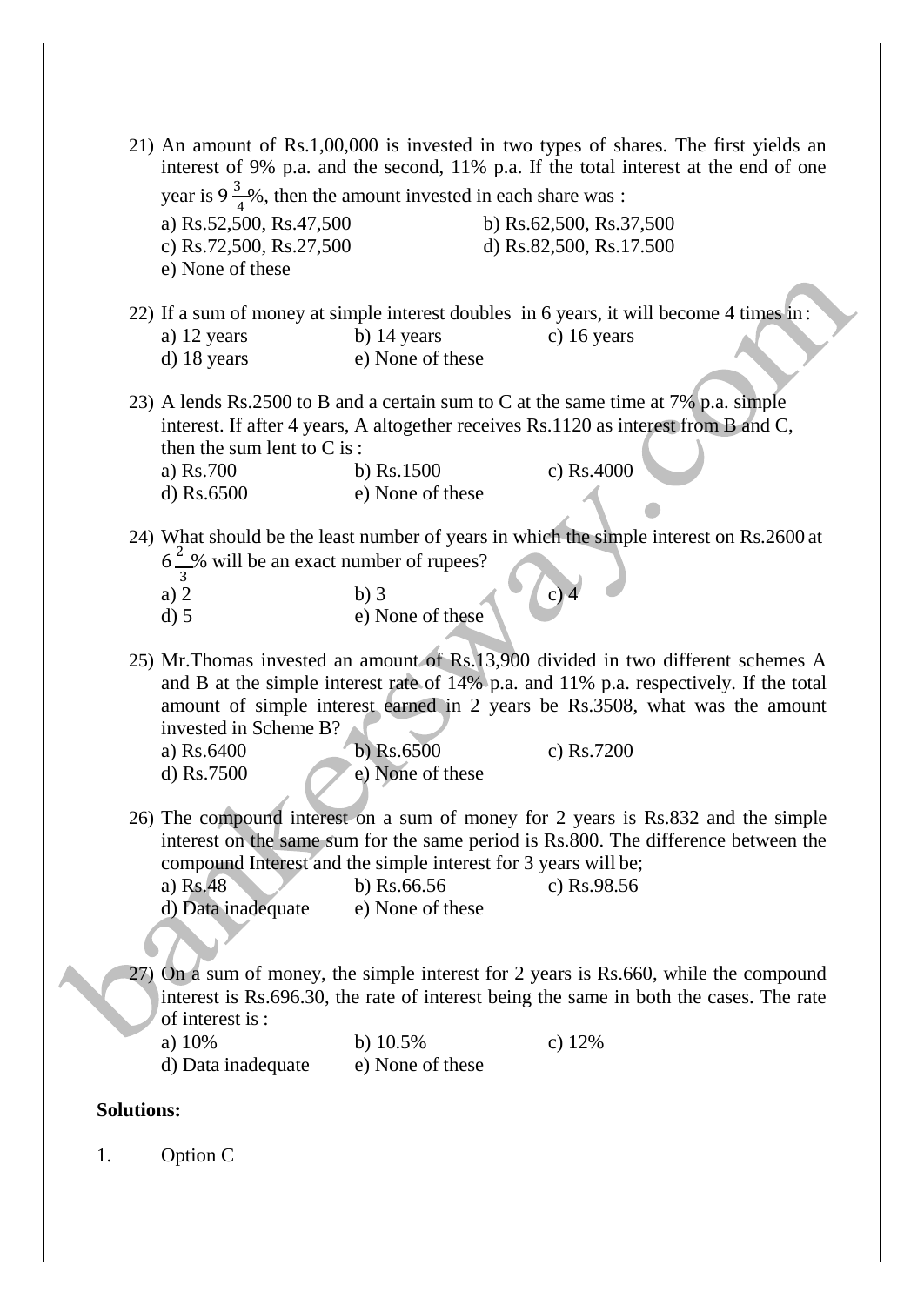Time =  $\left[\frac{100 \times 81}{450 \times 45}\right]$  years = 4 years Then,  $\left[ \frac{1200 \times R \times R}{100} \right] = 432$ Rate =  $\left[\frac{100 \times 3000}{12500 \times 4}\right]$ % = 6% S.I. for first 6 months = Rs.  $\left[\frac{100 \times 10 \times 1}{100 \times 2}\right]$  = Rs.5 S.I. for last 6 months = Rs.  $\left[ \frac{105 \times 10 \times 1}{100 \times 2} \right]$  = Rs.5.25 S.I. for 1 year = Rs.  $(854 - 815) =$  Rs.39 S.I. for 3 years = Rs.  $(39 \times 3)$  = Rs. 117 So, principal = Rs.  $(815 - 117) =$  Rs. 698 2. Option A Let the sum invested in scheme A be Rs. x and that in scheme B be Rs.  $(13900 - x)$ Then,  $\left[\frac{x \times 14 \times 2}{100}\right]$   $\div \left[\frac{(13900 - x) \times 11 \times 2}{100}\right]$  = 3508  $28x - 22x = 350800 - (13900 \times 22)$  $6x = 45000$  $x = 7500$ So, sum invested in Scheme B = Rs.  $(13900 - 7500) =$  Rs. 6400 3. Option D  $x \times 9 \times 5$  $\frac{9 \times 3}{100} = 4016.25$  $X = \frac{4016.25 \times 100}{9 \times 5}$  $\frac{125 \times 100}{9 \times 5} = 8925$ 4. Option B  $450 \times 4.5$ 5. Option B Let rate =  $R\%$  and time =  $R$  years  $12r^2 = 432$  $R^2 = 36$  $R = 6$ 6. Option D  $S.I. = Rs. (15500 - 12500) = Rs.3000$ 7. Option B Let the sum be Rs.100. Then,  $100 \times 2$  $100 \times 2$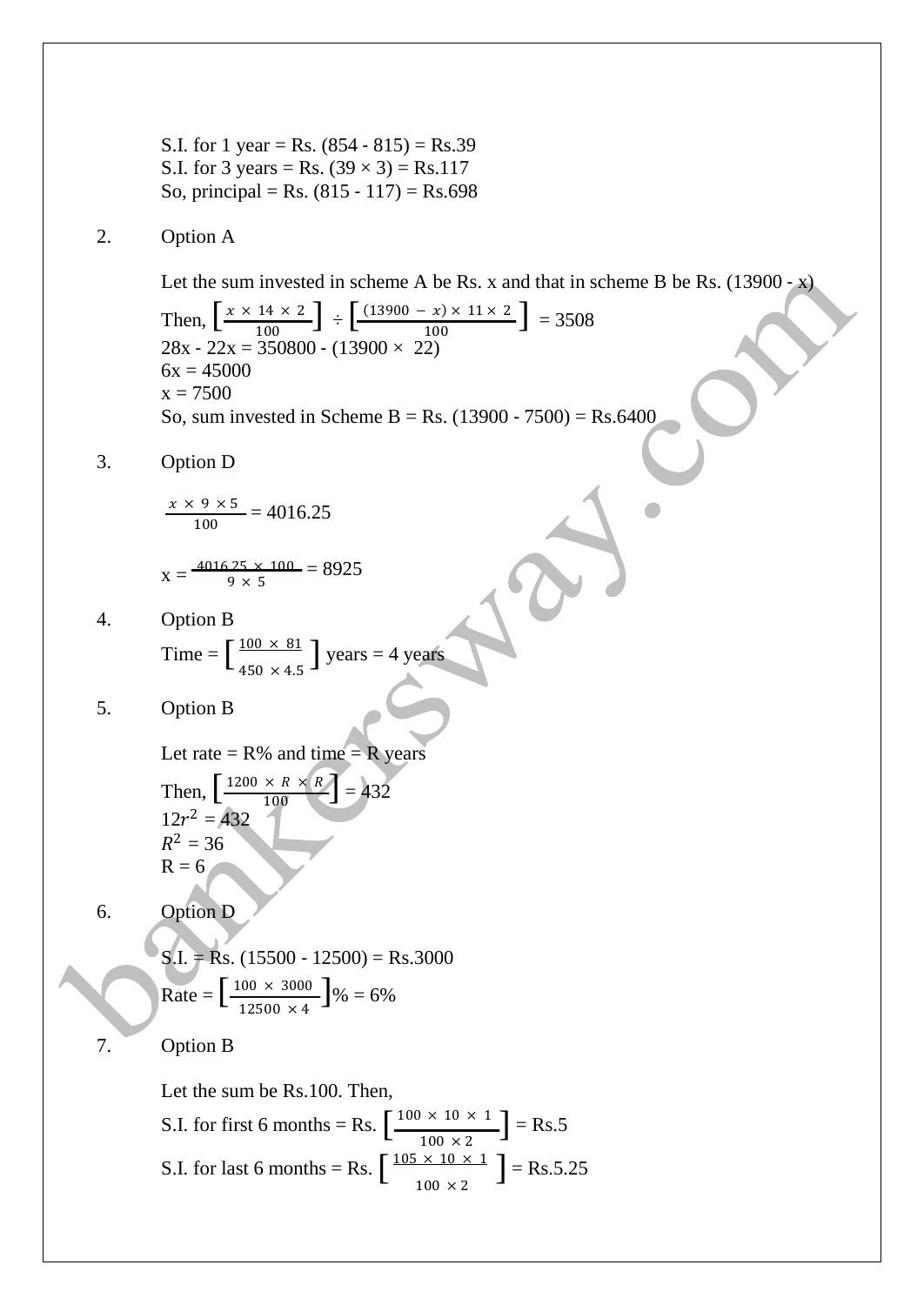So, amount at the end of 1 year = Rs.  $(100 + 5 + 5.25)$  = Rs.110.25 So, effective rate =  $(110.25 - 100) = 10.25%$ 

#### 8. Option D

Let the rate be R% p.a.

 $R = \left[\frac{2200}{220}\right] = 10$ Then,  $\left[\frac{5000 \times R \times 2}{100}\right] + \left[\frac{3000 \times R \times 4}{100}\right] = 2200$  $100R + 120R = 2200$ So, rate  $= 10%$ 

9. Option A

Let the original rate be R%. Then, new rate =  $(2R)$ % Note: Here original rate is for 1 year (s); the new rate is for only 4 months i.e.  $\frac{1}{3}$ 

year(s).

So,  $\left[\frac{725 \times R \times 1}{100}\right] + \left[\frac{362.50 \times 2R \times 1}{100 \times 3}\right] = 33.50$  $(2175 + 725)R = 33.50 \times 100 \times 3$  $(2175 + 725)R = 10050$  $(2900)R = 10050$ 

 $R = \frac{10050}{2900} = 3.46$ So, original rate  $= 3.46\%$ 

10. Option C

Principal = Rs. 
$$
\left[\frac{100 \times 5400}{12 \times 3}\right]
$$
 = Rs.15000

11. Option C

Let the principal be P and rate of interest be R%.<br>So, required ratio =  $\frac{P \times_R R \times 6}{P \times_R P} = \frac{6PR}{P} = \frac{6}{12}$ : 3 So, required ratio =  $P \times R \times 9$ 100  $9PR$ 

#### 12. Option D

We need to know the S.I., principal and time to find the rate. Since the principal is not given, so data is inadequate.

13. Option A

Gain in 2 years = Rs.  $\left[ (5000 \times \frac{25}{4} \times \frac{2}{100}) - (\frac{5000 \times 4 \times 2}{100}) \right]$  $=$  Rs. (625 - 400)  $=$  Rs.225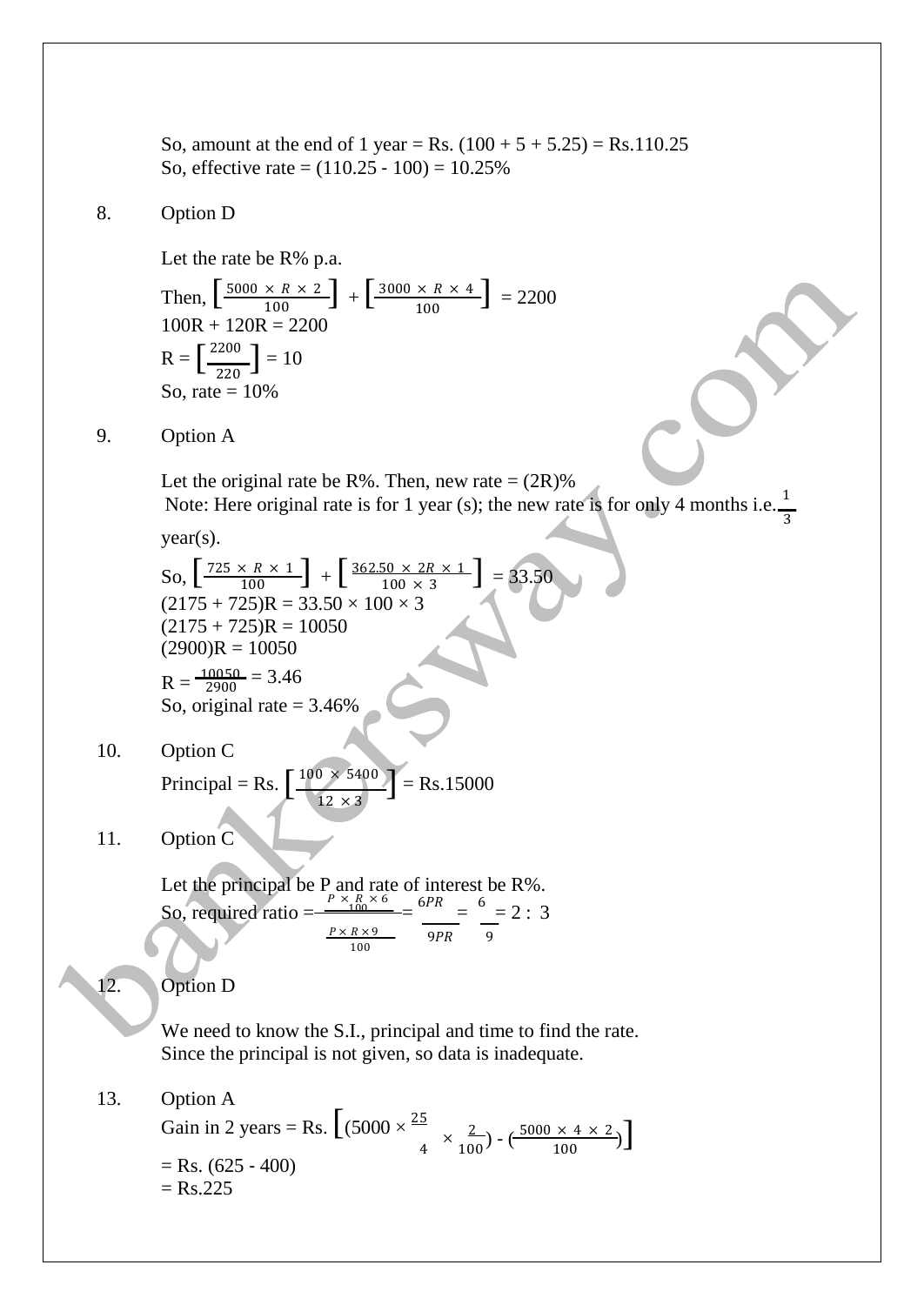So, gain in 1 year = Rs.  $\left[\frac{225}{2}\right]$  = Rs.112.50 Time =  $\left[\frac{100 \times 81}{450 \times 45}\right]$  years = 4 years S.I. for first 5 years = Rs.  $\left[ \frac{x \times 5 \times 6000}{x \times 100} \right] =$  Rs.300 Now, sum = x, S.I. = x, Rate =  $\frac{400}{31}\%$  $r \times \frac{400}{31}$  $x = \left[ \frac{3250 \times 24}{25} \right] = 3120$ 14. Option A Time = 9 months =  $\frac{3}{4}$  years So, S.I. = Rs.  $\left[16800 \times \frac{25}{100} \times \frac{3}{100} \times \frac{1}{100}\right] = \text{Rs.787.50}$ 15. Option B 4 4 100  $450 \times 4.5$ 16. Option D Principal = Rs.  $\left[\frac{100 \times 4016.25}{2}\right]$  = Rs.  $\left[\frac{401625}{2}\right]$  = Rs. 8925 17. Option C  $9 \times 5$  45 Let the sum be Rs. x. Now, S.I. = Rs.600,  $T = 10$  years Rate =  $\left[\frac{100 \times 600}{96}\right]$ % =  $\left[\frac{6000}{96}\right]$ %  $x \times 10$   $x$ S.I. for last 5 years = Rs.  $\left[3x \times 5 \times \frac{6000}{ } \right]$  = Rs.900 So, total interest =  $Rs.1200$  $x \times 100$ 18. Option B Let sum = x. Then, S.I. = 2x, Time =  $15\frac{1}{2}$  years =  $\frac{31}{2}$  $\frac{1}{2}$  years So, rate =  $\left[ \frac{100 \times 2x}{96} \right]$ % =  $\frac{400}{96}$ % So, time  $=\frac{100 \times}{100 \times}$  $\frac{31}{99} = \frac{31}{4}$  $\frac{1}{4}$  years = 7 years 9 months 19. Option C Let the sum be Rs. x. Then,  $\left[ x \times \frac{15}{2} \times \frac{5}{3} \times \frac{1}{2} \right] - \left[ x \times \frac{25}{2} \times \frac{2}{3} \times \frac{1}{2} \right] = 32.50$  $75x$  $rac{5x}{8}$  -  $rac{25x}{3}$  $\frac{6x}{3}$  = 3250 2 4 100 2 3 100  $25x = (3250 \times 24)$ 20. Option B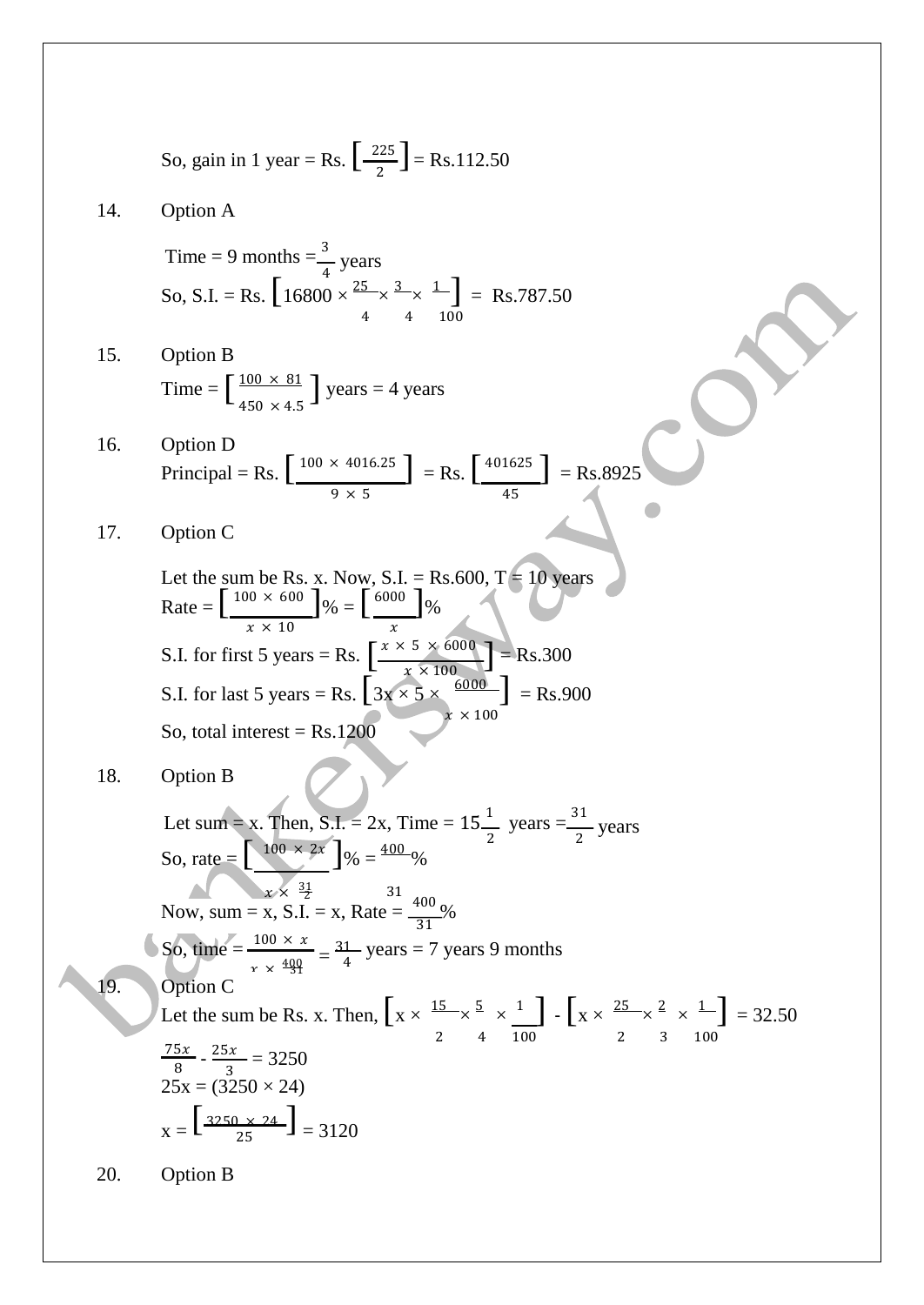Let the sum be Rs. x. Then,  $\left[x \times \frac{25}{1}\right]$   $\cdot \left[\frac{x \times 10 \times 1}{1}\right]$  = 1250  $25x - 20x = 250000$  $5x = 250000$  $x = 50000$ 2 100 100

21. Option B

Let the sum invested at 9% be Rs. x and that invested at  $11\%$  be Rs. (100000 - x)  $\overline{1}$ ]

100

Then, 
$$
\left[\frac{x \times 9 \times 1}{100}\right] + \frac{[(100000 - x) \times 11 \times 1)}{100} = \left[100000 \times \frac{39}{4} \times \frac{9x + 1100000 - 11x}{100} \right] = \frac{39000}{4} = 9750
$$
  
2x = (1100000 - 975000) = 125000  
x = 62500  
Sum invested at 9% = Rs. 62500  
Sum invested at 11% = Rs. (100000 - 62500) = Rs.37500

22. Option D

Let sum = x. Then, S.I. = x.  
\nSo, rate = 
$$
\left[\frac{100 \times x}{x \times 6}\right]
$$
% =  $\frac{50}{3}$ %  
\nNow, sum = x, S.I. = 3x, Rate =  $\frac{50}{3}$ %  
\nSo, time =  $\frac{100 \times 3x}{x \times \frac{59}{3}}$  = 18 years

 $x = \left[\frac{420 \times 25}{7}\right] = 1500$ 23. Option B Let the sum lent to C be Rs. x. Then,  $\left[\frac{2500 \times 7 \times 4}{2500 \times 7 \times 4}\right]$  +  $\left[\frac{x \times 7 \times 4}{2500 \times 7 \times 4}\right]$  = 1120 7  $\frac{7}{25x}$  = (1120 - 700) 100 100

12. Option B

 $S.I. = Rs. \left[ 2600 \times \frac{20}{3} \times \frac{1}{100} \times T \right] = Rs. \left[ \frac{520}{3} \times T \right]$ Which is an exact number of rupees when  $T = 3$ 

## 25. Option A

Let the sum invested in Scheme A be Rs. x and that in Scheme B be Rs.  $(13900 - x)$ 

Then, 
$$
\left[\frac{x \times 14 \times 2}{100}\right] + \left[\frac{(13900 - x) \times 11 \times 2}{100}\right] = \text{Rs.3508}
$$
  
28x - 22x = 350800 - (13900 × 22)  
6x = 45000